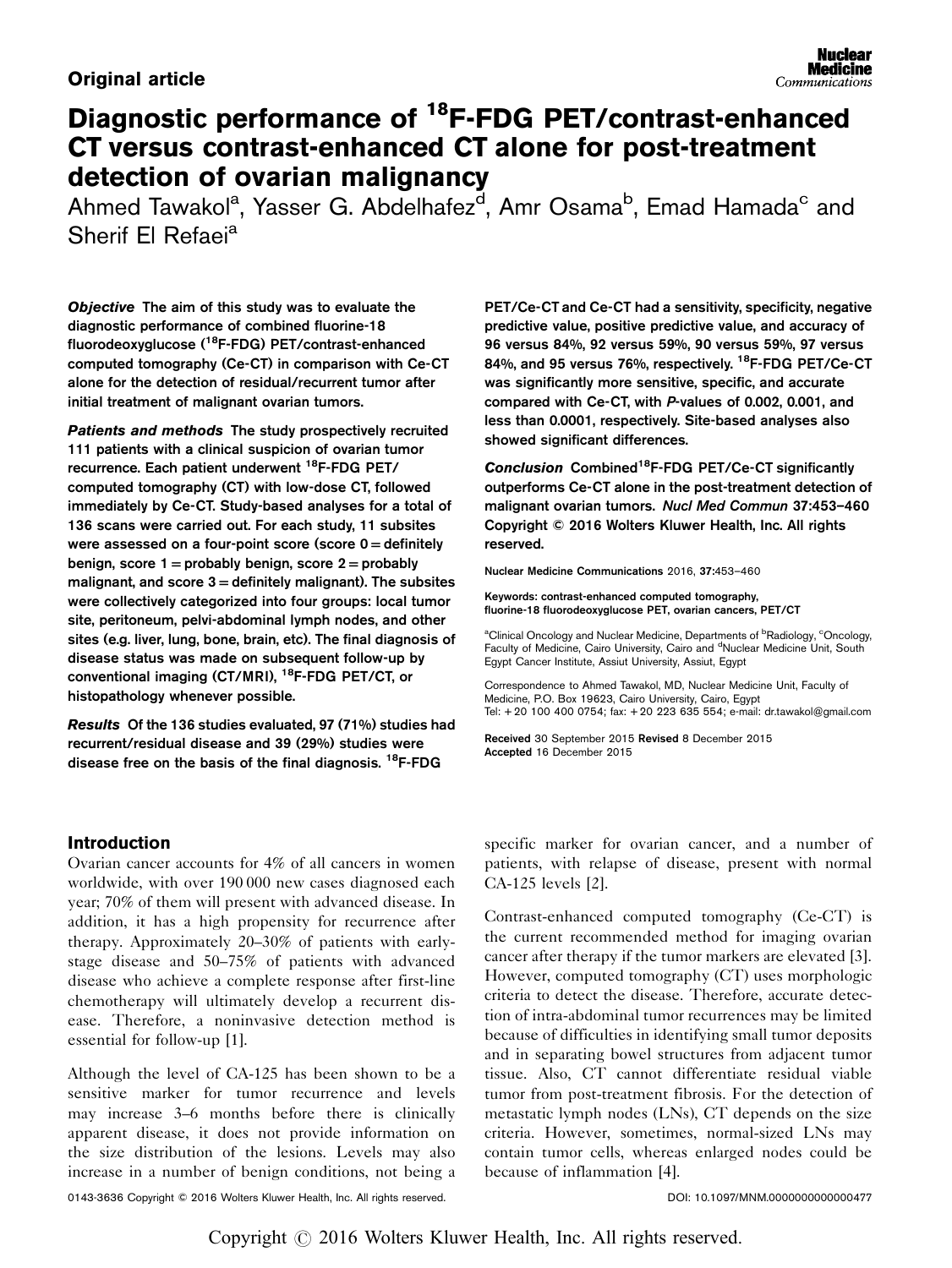Also, metastases from ovarian cancer are primarily peritoneal rather than parenchymal in location. Therefore, they usually occur on the surfaces of the viscera rather than as masses within the viscera. These tumor implants can be miliary and isoattenuating relative to the viscera at CT, which makes their detection challenging [\[5](#page-6-0)].

Fluorine-18 fluorodeoxyglucose (18F-FDG) PET imaging for ovarian cancer surveillance has proven useful for detecting early recurrences and, depending on the clinical circumstances, has a diagnostic accuracy of ∼ 80% [\[6](#page-6-0)]. Recognized limitations include failure to detect small lesions with all three modalities and misinterpretation of normal physiological abdominal activity on PET. However, lesion conspicuity is high on PET owing to low background activity. Therefore, there is interest in using PET especially in patients with clinically suspected recurrence, but with negative or equivocal anatomical imaging findings.

Integrated PET/CT offers the combined benefits of anatomical and functional imaging, and has been used to localize areas of increased <sup>18</sup>F-FDG uptake with improved sensitivity and specificity. The usefulness of concurrent 18F-FDG PET/CT for post-treatment surveillance of patients with ovarian cancer has been investigated in several studies, with reported sensitivity, specificity, and accuracy of patient-based analyses of 73–100%, 40–100%, and 63–100%, respectively [\[7](#page-6-0)–[17\]](#page-6-0).

The aim of this prospective study was to compare the diagnostic performance of whole-body diagnostic Ce-CT and 18F-FDG PET/CT using Ce-CT in post-treatment detection of ovarian cancer.

#### **Methods Patients**

This prospective study was carried out in Alfa Scan Radiology Center, Cairo, Egypt, during the period from January 2010 to November 2012. The inclusion criteria were patients with pathologically proven ovarian cancer who were treated with initial standard treatments, referred for post-treatment detection of residual or recurrent disease.

Patients who were referred for initial staging or with synchronous or a history of other malignancies were excluded. Also, patients who were lost to follow-up were excluded.

The study was approved by the Institutional Review Board and each patient signed a written informed consent form.

## PET/CT imaging protocol

The 18F-FDG PET/CT scans were acquired using a Philips Gemini time-of-flight PET/CT machine equipped with LYSO crystals (Philips, Amsterdam, the Netherlands). The patients were instructed to fast for at least 6 h before imaging and their blood glucose level was measured at the time of the tracer injection and was less than 200 mg/dl. A dose of 3.7–5.2 MBq/kg was injected intravenously and adjusted according to the patient's weight. For the optimal delineation of bowel structures, 400–600 ml of diluted mannitol solution was administered 1 h before CT imaging.

Approximately 60 min after tracer administration, a lowdose CT scan (5 mm contiguous axial cuts) was obtained in a 64 integrated multislice CT machine from the skull base to the mid-thigh. The acquisition was obtained in a helical mode, using  $120 \text{ kV}$ , 60 mAs, and a  $512 \times 512$ matrix size, acquiring a field of view (FOV) of 700 mm in 22.5 s. The first CT scan was used for attenuation correction.

Immediately after the low-dose CT, an emission PET scan was acquired in a three-dimensional mode over the same anatomical regions starting from the skull vertex to the level of the mid-thigh. The acquisition time was 2 min per bed position in nine bed positions, with a one slice overlap at the borders of the FOV. The generated PET and low-dose CT slices were 5 mm in thickness.

Immediately after completing PET acquisition, a diagnostic CT was acquired using 120 kV, 300 mAs, and a  $512 \times 512$  matrix size. The acquired FOV was 500 mm using dose automatic modulation in the Z direction. Nonionic contrast media were used at a dose of 1–2 ml/kg (maximum 150 ml). Slice thickness was 1.5 mm. The radiation exposure dose from low-dose CT was on average 3.37 mGy, whereas that for diagnostic CT was 11.48 mGy.

After completion of acquisition, the images were reconstructed with a standard iterative algorithm and then the reconstructed CT attenuation-corrected PET images, low-dose CT images, and Ce-CT images were transferred to the viewing stations for reviewing in axial, coronal, and sagittal planes and in a maximum-intensity projection three-dimensional cine mode using the manufacturer's review station (Brilliance; Philips).

## Data interpretation

The fused PET/CT and Ce-CT images were interpreted separately by a team of one nuclear medicine physician and one radiologist who was aware of the aim of the study.

For each study, 11 sites were evaluated for the presence or absence of abnormality. The sites were local tumor site, peritoneum, pelvic LNs, abdominal LNs, mediastinal LNs, cervical LNs, liver, lung, bone, brain, and other sites (pleura, muscles, adrenal glands).

First PET/CT images using low-dose CT were reviewed for any abnormal  $^{18}$ F-FDG uptake other than the known normal physiologic biodistribution. Any abnormality was noted and recorded on a four-point scale according to the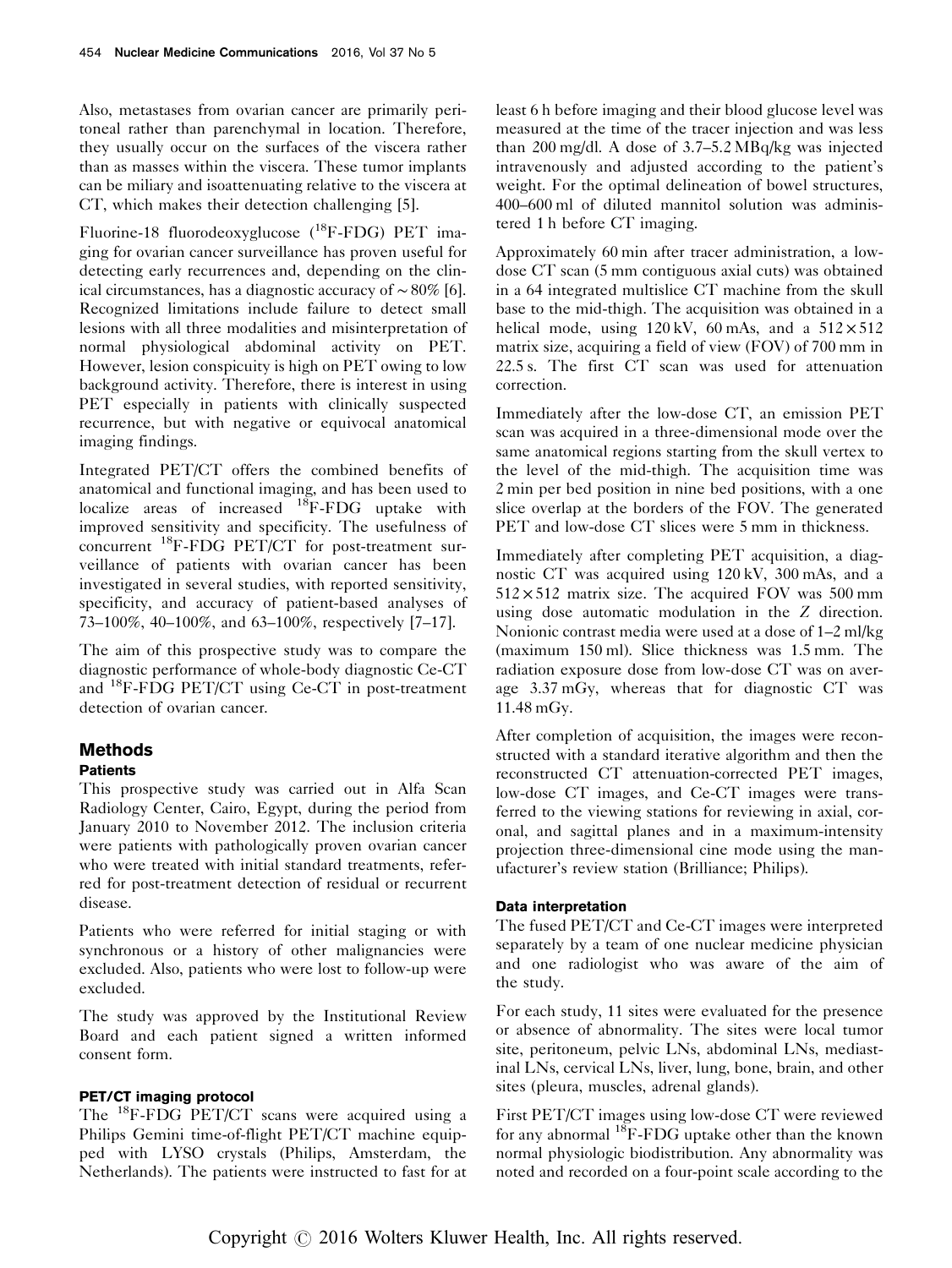possibility of being benign or malignant as follows: score  $0 =$  definitely benign uptake (e.g. bowel, endometrial uptake), score  $1 =$  probably benign (e.g. reactive LNs), score  $2 =$  probably malignant (e.g. abnormal focal uptake related to bowel but not sure of being definite peritoneal metastases), and score  $3 =$  definitely malignant (e.g. pathologic LN with high 18F-FDG uptake).

Ce-CT images were reviewed for any abnormality and scaled according to the same four-point scale. Score  $0 =$  definitely benign (e.g. hepatic cyst, adrenal adenoma with low HFU), score  $1 =$  probably benign (e.g. 1 cm lymph node with preserved fatty hilum), score  $2 = prob$ ably malignant (e.g. 1 cm or less lymph node with lost fatty hilum, peritoneal fat stranding and ascites with no nodules), and score  $3 =$ definitely malignant (e.g. the presence of enhancing solid or cystic nodules or masses of soft tissue/low attenuation, focal, multifocal or diffuse peritoneal thickening, fat stranding, and ascites if associated with peritoneal lesion/lesions).

Combined PET/CT images were reviewed thereafter and a consensus was reached for any discrepancy in the readings between the radiologist and the nuclear medicine physician, and the final decision was recorded using the same four-point score as well.

#### Reference standard

The final diagnosis of the presence or absence of recurrent/residual disease was made on the basis of subsequent follow-up by conventional imaging (CT/MRI), tumor markers, PET/CT, and/or clinical follow-up of at least 6 months or histopathological findings obtained during surgery or biopsy whenever possible.

Clinical recurrence was defined as the detection of recurrent disease by Ce-CT or a continuously increasing CA-125 level to a value greater than twice the nadir within 6 months of the  $^{18}$ F-FDG PET/CT scan. Recurrent disease detected more than 6 months after the <sup>18</sup>F-FDG PET/CT scan was interpreted as a new recurrence.

## Statistical analysis

Study-based and site-based analyses were carried out. True-positive, true-negative, false-positive (FP), and false-negative (FN) readings were identified on the basis of subsequent clinical/imaging/histopathological validation. Diagnostic performance parameters were calculated in the form of sensitivity, specificity, accuracy, positive predictive value, and negative predictive value. The nonparametric McNemar test was used to evaluate the statistical significance of the differences in sensitivity and specificity (a two-sided  $P < 0.05$  was considered significant), whereas receiver-operating characteristic analysis was used to compare the accuracy of the two modalities.

Quantitative data were summarized and expressed as  $mean \pm SD$  and median (range), whereas qualitative data were expressed as frequencies and percentages. The analyses were carried out using the SPSS, 21.0 (SPSS Inc., Chicago, Illinois, USA), MedCalc 11.0 (MedCalc, Ostend, Belgium), and Microsoft Excel 2003 (Microsoft, Redmond, Washington, USA).

# **Results**

#### **Patients**

A total of 111 patients were eligible for this study. The general characteristics of the 111 patients enrolled in this study are summarized in Table 1.

#### Study-based analyses

Of the 136 studies evaluated, 97 (71%) had recurrent/ residual disease and 39 (29%) were free of disease on the basis of the final clinical diagnosis. PET/CT excluded recurrent/residual disease in 36/39 and confirmed recurrent disease in 93/97, yielding a specificity of 92% and a sensitivity of 96%, respectively, compared with 59 and 84% for Ce-CT.

Ce-CT and PET/CT were concordantly true-negative in 22 studies. PET/CT successfully excluded disease in 14 out of 16 FP studies in Ce-CT. Both modalities were true-positive in 80 studies. In addition, PET/CT diagnosed disease in 13 out of 16 FN results by Ce-CT. The difference in the overall accuracy was statistically highly significant  $(P < 0.001$ ; [Table 2](#page-3-0)).

#### Site-based analyses

A total of 1496 sites were available for analyses from 136 studies. Of these, 236 were positive according to the final follow-up data. The peritoneum was the most frequent site of disease relapse (32%), followed by the primary tumor site, and pelvic and abdominal LNs (14% each). Mediastinal LNs were found in 11% of the lesions. Other

Table 1 General characteristics of 111 patients with ovarian cancer enrolled in this work

| Parameters                              | n(%)            |
|-----------------------------------------|-----------------|
| Patients                                | 111 (100)       |
| Age                                     |                 |
| Median (range)                          | 54 $(13-76)^a$  |
| Pathologic subtype                      |                 |
| Epithelial                              | 99 (89.1)       |
| Nonepithelial                           | 12 (10.9)       |
| Number of studies                       | 136             |
| Timing of PET/CT after therapy (months) | 4 $(0.25-40)^a$ |
| Treatment modality                      |                 |
| Surgery alone                           | 27 (20)         |
| Surgery + chemotherapy                  | 102 (75)        |
| Chemotherapy alone                      | 7(5)            |
| Tumor markers                           |                 |
| Elevated                                | 64 (47)         |
| Normal                                  | 54 (40)         |
| Unknown results                         | 18 (13)         |
|                                         |                 |

CT, computed tomography.

<sup>a</sup>The numbers in parentheses indicate the range of the data.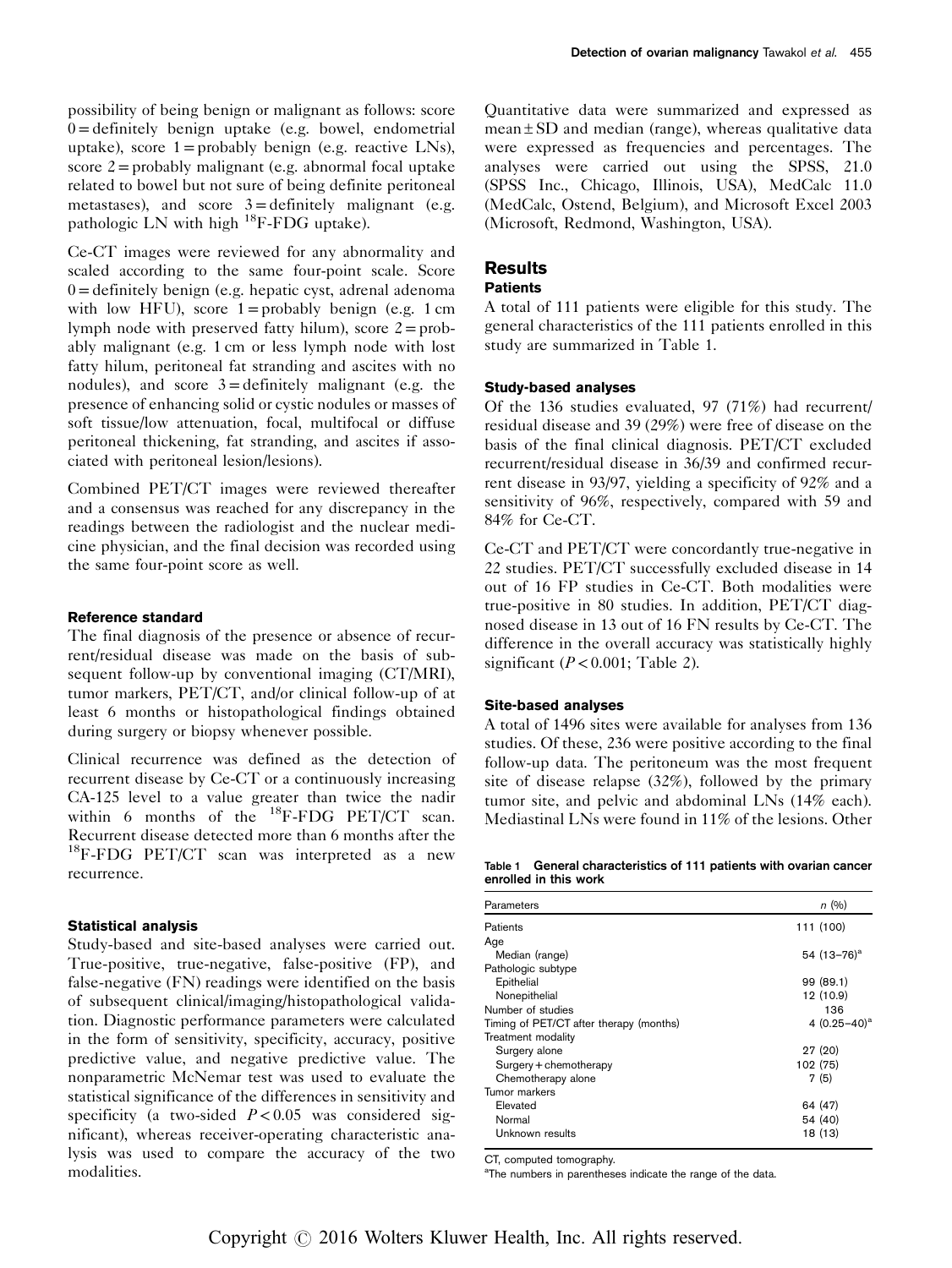<span id="page-3-0"></span>Table 2 Diagnostic performances of Ce-CT and combined PET/Ce-CT from 136 studies in patients with ovarian cancer (study-based and site-based analysis)

|                                  | Modality | FN | TP | TN  | <b>FP</b> | Sensitivity 95% CI | P          | Specificity 95% CI | P          | Accuracy 95% CI | P          |
|----------------------------------|----------|----|----|-----|-----------|--------------------|------------|--------------------|------------|-----------------|------------|
| Study-based analysis             | Ce-CT    | 16 | 81 | 23  | 16        | 84% (77-90)        | $0.002*$   | 59% (51-67)        | $0.001*$   | 76% (69-84)     | $< 0.001*$ |
|                                  | PET/CT   | 4  | 93 | 36  | 3         | 96% (93-99)        |            | 92% (88-97)        |            | 95% (91-99)     |            |
| Peritoneum                       | Ce-CT    | 23 | 52 | 52  | 9         | 69% (62-77)        | $< 0.001*$ | 85% (79-91)        | $0.004*$   | 76% (69-84)     | $< 0.001*$ |
|                                  | PET/CT   | 3  | 72 | 61  | $\Omega$  | 96% (93-99)        |            | 100%               |            | 98% (95-100)    |            |
| Primary tumor site               | Ce-CT    |    | 27 | 96  | 6         | 79% (73-86)        | 0.06       | 94% (90-98)        | 0.21       | 90% (85-95)     | 0.004      |
|                                  | PET/CT   | 0  | 34 | 100 | 2         | 100%               |            | 98% (96-100)       |            | 99% (97-100)    |            |
| Pelvi-abdominal LNs              | Ce-CT    | 20 | 28 | 87  |           | 58% (50-67)        | $< 0.001*$ | 99% (97-101)       | 1.0        | 85% (78-91)     | $< 0.001*$ |
|                                  | PET/CT   | 0  | 48 | 88  | $\Omega$  | 100%               |            | 100%               |            | 100%            |            |
| Other distant sites <sup>a</sup> | Ce-CT    | 13 | 26 | 84  | 13        | 67% (59-75)        | $0.01*$    | 87% (81-92)        | $< 0.001*$ | 81% (74-87)     | $< 0.001*$ |
|                                  | PET/CT   | 3  | 36 | 97  | $\Omega$  | 92% (88-97)        |            | 100%               |            | 98% (95-100)    |            |

Ce-CT, contrast-enhanced computed tomography; CI, confidence interval; FN, false negative; FP, false positive; TN, true negative; TP, true positive. <sup>a</sup>Other distant sites include: mediastinal LNs, liver, lung, brain, and bone metastases.

\*Statistically significant.

distant sites of metastases included cervical LNs (3%), liver  $(2\%)$ , lung  $(1\%)$ , bone  $(1\%)$ , brain  $(1\%)$ , and other rare sites such as pleura, spleen, adrenal glands, and anterior abdominal wall muscles (6%).

#### Peritoneum

PET/CT detected peritoneal metastases in 72/75 and excluded metastases in all negative cases of peritoneal metastases, yielding a sensitivity of 96% and a specificity of 100% compared with 69 and 85% for Ce-CT. The difference was statistically significant.

The overall accuracy for PET/CT according to receiveroperating characteristic analysis was 98% compared with 76% for Ce-CT (P< 0.0001; Table 2).

#### Primary tumor site

PET/CT detected local tumor recurrence/residue in all positive cases  $(n=34)$  and excluded disease in 100/102, yielding a sensitivity of 100% and a specificity of 98% compared with 79 and 94% for Ce-CT (Table 2). No statistical difference was noted.

#### Pelvi-abdominal lymph nodes

For statistical purposes, pelvic and abdominal lymph nodal sites were summed together. PET/CT detected pelvi-abdominal nodal metastases in all positive cases  $(n=48)$  and excluded disease in all negative cases  $(n = 88)$ , yielding a sensitivity of 100% and a specificity of 100%, respectively, compared with 58 and 99% for Ce-CT (Table 2), with a statistically significant difference in sensitivity.

#### Other sites

PET/CT detected lesions in other subsites in 36/39 and excluded disease in all negative cases  $(n=97)$ , yielding a sensitivity of 92% and a specificity of 100% compared with 67 and 87% for Ce-CT, with a statistically significant difference (Table 2).

Mediastinal LNs were found in 25/136 cases (18%) and cervical LNs in 7/136 cases (5%). PET/CT detected 24/25 mediastinal lesions. Six patients were scored

2 'probably malignant' and 18 were scored 3 'definitely malignant'. Among 18 patients with definitely malignant mediastinal lesions, 17 showed peritoneal involvement. There was a statistically significant association between peritoneal and mediastinal involvement  $(P < 0.001)$ .

#### **Discussion**

In the current work, combined <sup>18</sup>F-FDG PET/CT with Ce-CT showed consistently higher diagnostic performance indices compared with Ce-CT alone. On the basis of the study, we reported a sensitivity, specificity, and accuracy for PET/CT and Ce-CT of 96 versus 84%, 92 versus 59%, and 95 versus 76%, respectively. The PET/ CT results were generally comparable with those reported in the literature, with sensitivities ranging from 73 to 100%, specificity ranging from 40 to 100%, and accuracy varying between 63 and 100% [\[13,17](#page-6-0)–[23](#page-6-0)].

Four FN results were found with 18F-FDG PET/CT. One of them did not show any significant metabolic activity, but was proven to have peritoneal metastases on subsequent follow-up within 4 months. PET/CT is known to be inherently less sensitive to peritoneal micrometastases [\[6,24](#page-6-0)]. Another patient had non-18F-FDG-avid mucinous cystadenocarcinoma. Misregistration of 18F-FDG activity to the normal bowel loop uptake was responsible for missing a peritoneal lesion in another patient. The last FN result had a 7 mm pulmonary nodule showing no pathologic 18F-FDG uptake, but progressed on subsequent follow-up. Only the latter patient was categorized correctly by Ce-CT.

The FP PET/CT studies in this setting  $(n=3)$  were attributed to the presence of postoperative inflammatory changes at the operative bed/peritoneum  $(n=2)$  or reactive pelvic LNs  $(n=1)$ . All of them resolved spontaneously on subsequent follow-up PET/CT with no interval treatments. FP PET/CT interpretation secondary to inflammatory changes has been reported [\[25](#page-6-0),[26\]](#page-6-0). It is worth noting that Ce-CT correctly excluded disease in one patient with FP inflammatory 18F-FDG uptake at the primary tumor site.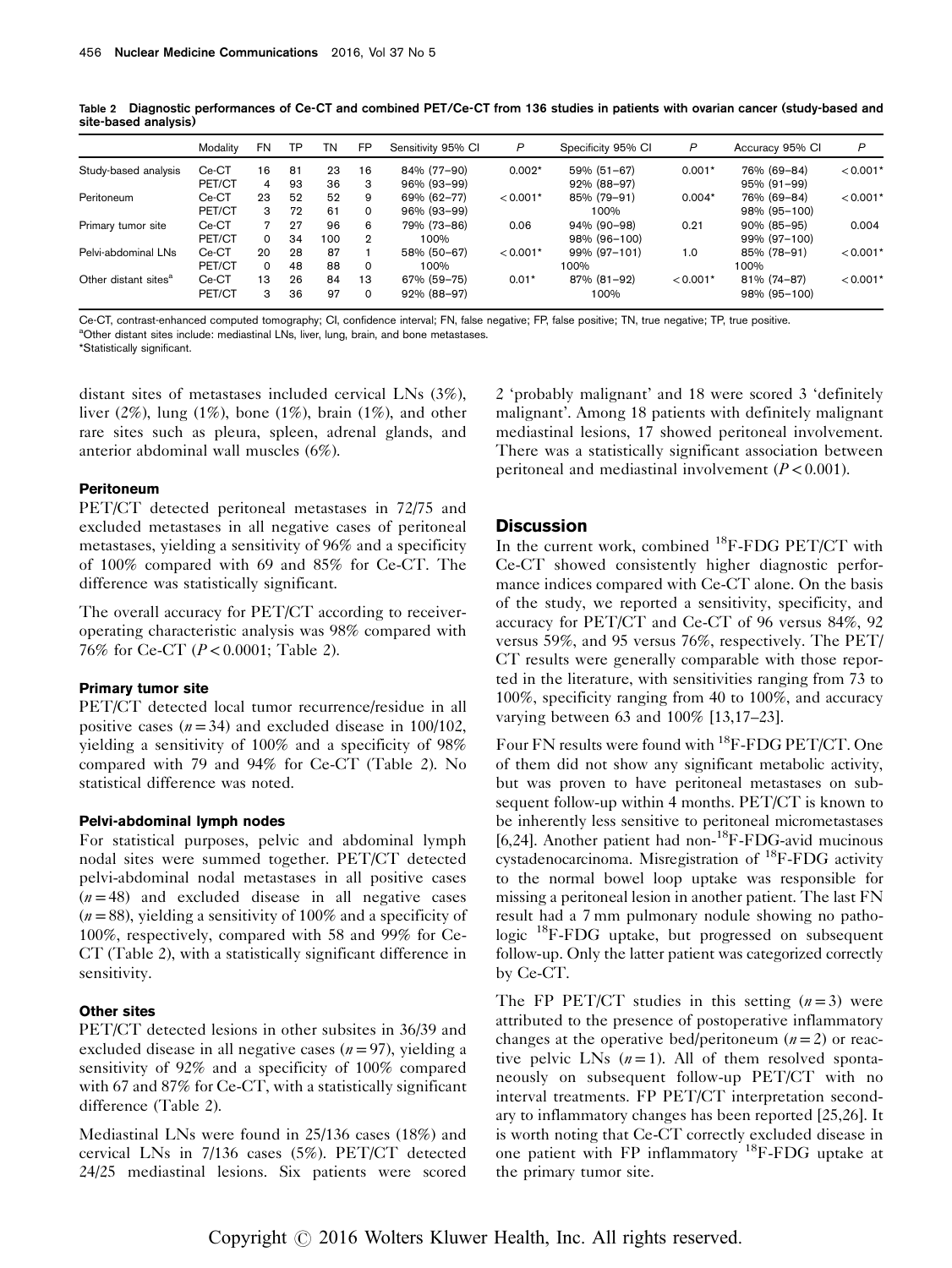PET/CT correctly excluded disease in 14/16 FP Ce-CT [\(Table 2\)](#page-3-0). These patients remained free of disease for a median of 12 months (range  $= 7-27$  months), a finding that confirms the previously reported prognostic impact of negative PET/CT [\[27\]](#page-6-0). However, this analysis is beyond the scope of this work.

A site-based analysis was also carried out. Peritoneal metastases were found in 55% of patients showing evidence of disease recurrence. 18F-FDG PET is very sensitive to the hypermetabolic activity of peritoneal tumors, but it has low specificity because of lack of anatomical localization [\[28\]](#page-6-0). The combined PET/CT detected significantly more peritoneal lesions than Ce-CT alone with a sensitivity, specificity, and accuracy of 96 versus 69%, 100 versus 85%, and 98 versus 76%, respectively. Only three FN cases were encountered in PET/CT mainly because of mismatch of the <sup>18</sup>F-FDG activity to bowel activity secondary to bowel movement between PET and Ce-CT parts of the study [\[29](#page-6-0)]. The other case was assumed to have peritoneal micrometastases that were beyond the PET/CT resolution. No FP cases were identified in our series.

These results are in agreement with those reported in the literature [\[30,31](#page-6-0)]. In contrast, Funicelli et al. [\[32\]](#page-6-0) reported that enhanced abdominal CT had a higher detection rate than that of <sup>18</sup>F-FDG PET/CT. However, they carried out a two-arm study with a PET/CT study population different from those of Ce-CT. In addition, their diagnostic CT criteria were more subjective, nonspecific, and broad, which might have led to over estimation of their reported sensitivity.

The identification of local tumor recurrence is not always straightforward and differentiation from peritoneal involvement may not be feasible. PET/CT showed a sensitivity of 100% with no FN results [\(Fig. 1\)](#page-5-0) and a specificity of 98% with only two FP lesions. One was in a patient with low-grade serous adenocarcinoma who underwent fertility preserving surgery. PET/CT showed a contralateral 18F-FDG-avid cystic mass that was misinterpreted as a tumor and proved to be a functional ovarian cyst. The other FP lesion was attributed to metabolic activity within operative bed inflammatory changes.

Ce-CT showed a sensitivity of 79% and a specificity of 94% with seven FN and six FP results. This can be attributed to the inability of CT to differentiate between residual viable postoperative pelvic bed soft tissue masses/sheets and granulation tissue ([Fig. 1](#page-5-0)). Also, the presence of small residual tumor tissue on serosa of pelvic bowel loops may be easily missed. Moreover, in cases with fertility preserving surgery, the presence of contralateral functional cystic mass may be equivocal.

For lymph nodal detection, PET/CT outperformed Ce-CT in the number of nodal lesions detection (sensitivity 100 vs. 58% for Ce-CT). PET/CT could detect recurrence in normal-sized LNs in a large series of cases  $(n= 20)$ . In this setting, no false results were identified by PET/CT ([Fig. 1](#page-5-0)). These results are in agreement with the previously reported results [\[33](#page-6-0),[34\]](#page-6-0).

One of the advantages of PET/CT is whole-body scanning, which may aid the detection of additional remote sites of disease [\[35,](#page-6-0)[36\]](#page-7-0). Both PET/CT and Ce-CT correctly diagnosed three cases with brain metastases and one case with bone metastases.

PET/CT detected more lesions than Ce-CT in normalsized mediastinal and cervical LNs. Positive supradiaphragmatic LNs were found in 23% of the studies, which was slightly more frequent than described previously in the literature [\[16](#page-6-0)[,37](#page-7-0)]. The detection of mediastinal LNs was associated with the presence of peritoneal involvement. Transdiaphragmatic metastatic spread from peritoneal to thoracic cavity may explain this association [\[38](#page-7-0)].

PET/CT detected metastases in abdominal muscles and subcutaneous nodules in four studies. Also, metastases were observed in the spleen  $(n=3)$ , adrenal  $(n=5)$ , and pleura  $(n=2)$ . Only three FN results were found (one thyroidal and two lung nodules). No PET/CT FP results were obtained.

However, Ce-CT showed 13 FN and 13 FP results. The FN results were found in supradiaphragmatic LNs (normal-sized by CT criteria), adrenal nodules (misinterpreted as adenomas), and splenic focal lesions (interpreted as probably benign). Also, small lower anterior abdominal muscles nodules were missed in Ce-CT and identified by PET/CT because of higher contrast resolution of the latter modality.

Given the consistently higher diagnostic yield from combined PET/CT, we would recommend PET/CT with contrast enhancement as a one-stop restaging modality in patients with suspected OC recurrence. Despite the lack of multiple conventional treatment options for recurrent disease, novel target therapies are evolving and early diagnosis of disease relapse could potentially alter the disease outcome.

There has been rapid progress in combined modality imaging. We believe that combined reading between well-trained nuclear medicine physicians and radiologists does not only add information pertinent to functional and anatomical imaging, respectively, but also combines the cumulative experience of both physicians. With this synergy in mind, the role of PET/MR should be investigated thoroughly in many diseases, including gynecological cancers [\[39\]](#page-7-0).

This work has some limitations: the lack of a histopathologic correlation of all the sites of abnormal  $^{18}$ F-FDG uptake. The confirmation of all the sites is not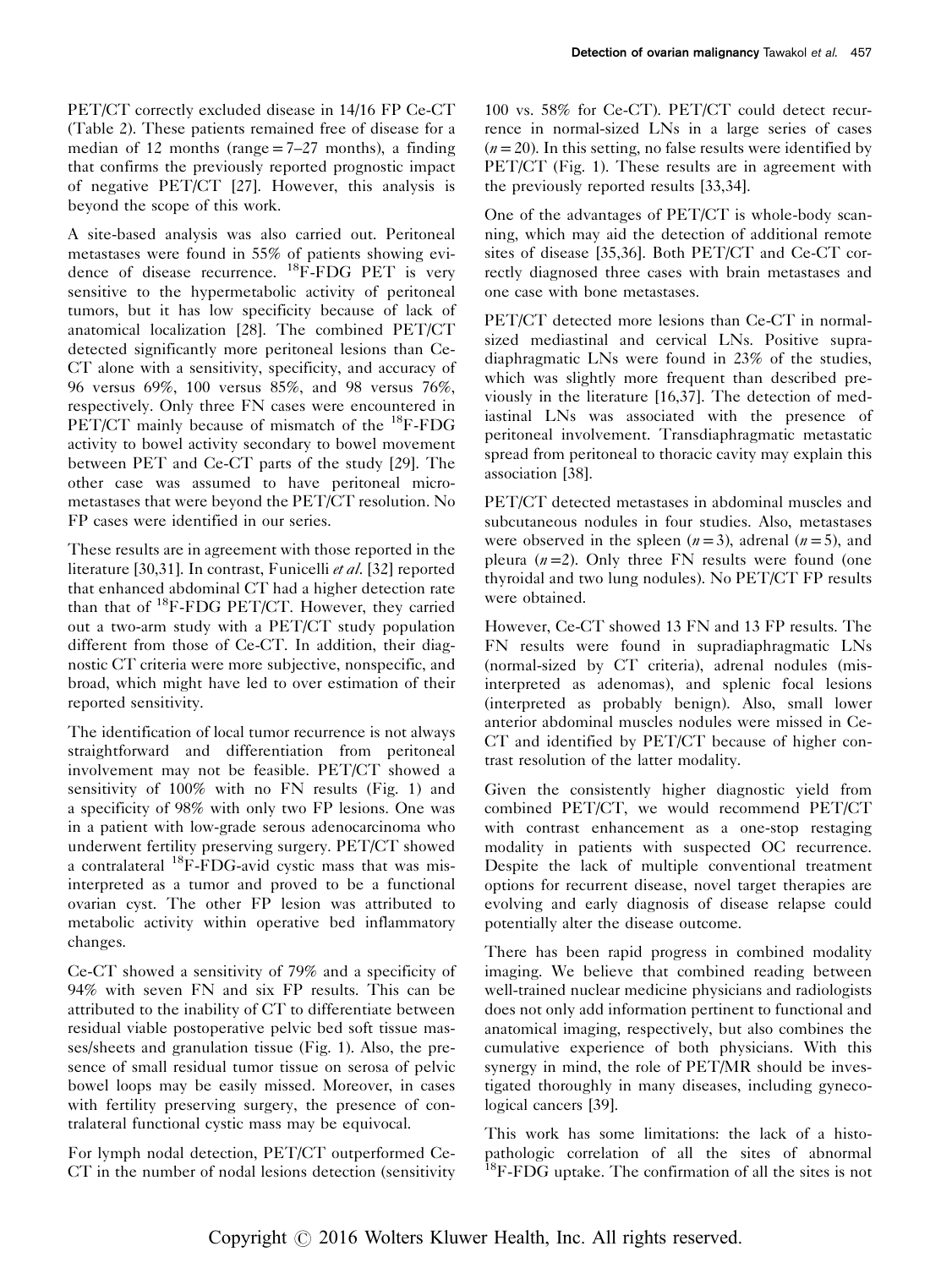<span id="page-5-0"></span>



A 58-year-old female patient with treated papillary serous adenocarcinoma in January 2010. Tumor marker (CA-125) values were normal. Combined<br>PET/CT (a) and Ce-CT (c) showed pelvic recurrence. In addition, PET/CT showed a considered benign on the basis of Ce-CT criteria (d). The patient received six cycles of chemotherapy and was referred for reassessment. PET/CT showed complete metabolic resolution of the FDG uptake within the pelvic soft tissue thickening (e) and presacral LN (f). Ce-CT showed residual soft tissue thickening at the pelvic operative bed, still suggesting residual disease (g) with no abnormality in the presacral region (h). Subsequent follow-up with a stable appearance on follow-up Ce-CT (not shown), confirming its benign nature (granulation tissue). The patient remained disease free for<br>13 months. Arrows point to the lesion(s) described. Ce-CT, contrast-enhanced 18 fluorodeoxyglucose; LN, lymph node.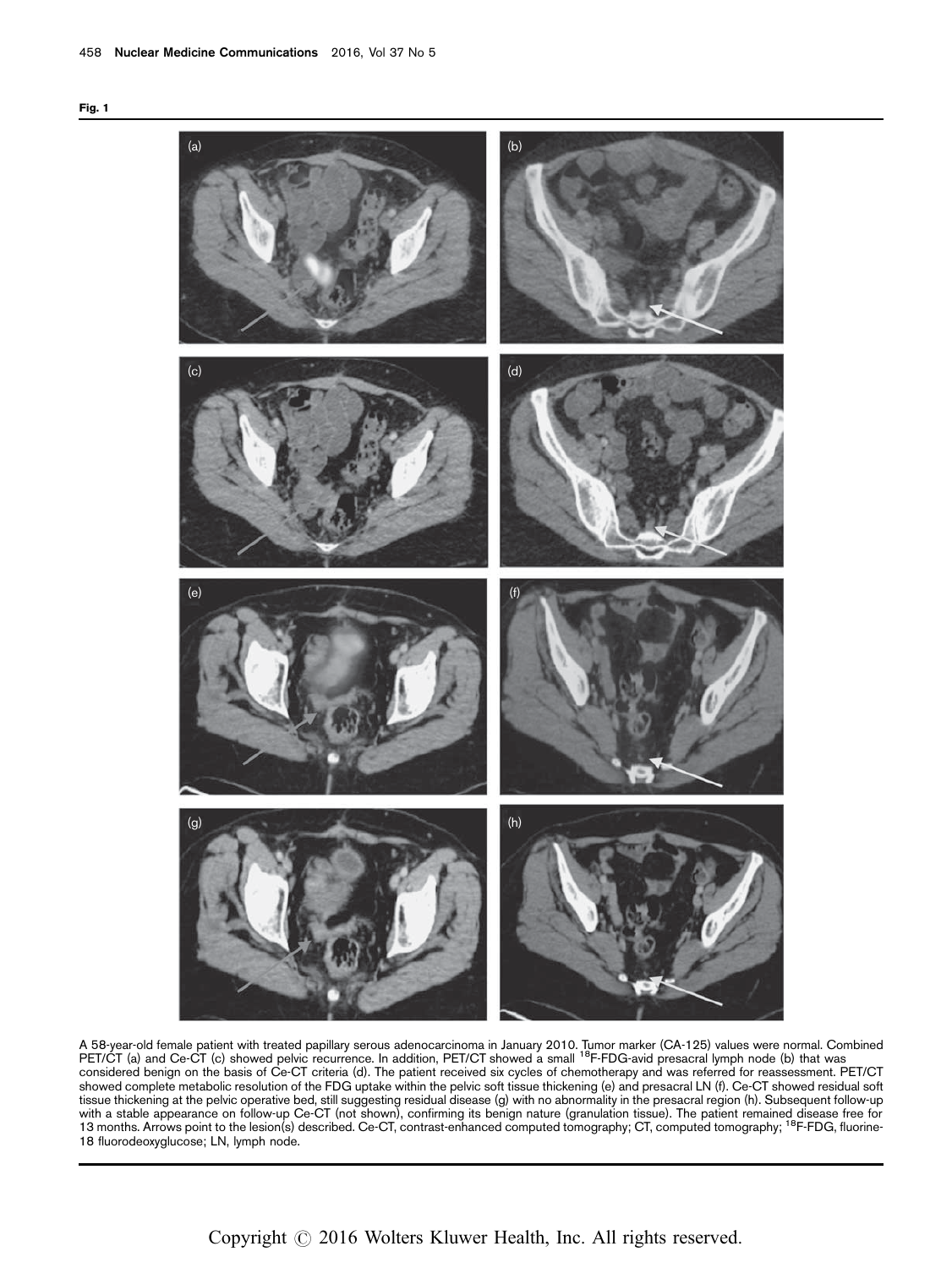<span id="page-6-0"></span>ethically acceptable solely for the purpose of validation of PET/CT findings. Also, an accurate surgical assessment of pelvic and retroperitoneal LNs is difficult. The impact of PET/CT on change of management, quality of life, or survival was not addressed. Also, quantification of SUV and metabolic tumor volume that may have prognostic significance was beyond the scope of this work. However, the study has some advantages; it has a prospective design with relatively large number of patients. Also, the Ce-CT and PET/CT studies were carried out simultaneously and interpreted using uniform criteria.

#### Conclusion

This study showed that <sup>18</sup>F-FDG PET/CT outperforms Ce-CT for the detection of residual/recurrent tumor in patients with ovarian cancer after therapy, on the basis of both patient and lesion sites.

# Acknowledgements

#### Conflicts of interest

There are no conflicts of interest.

#### References

- 1 Gadducci A, Cosio S, Zola P, Landoni F, Maggino T, Sartori E. Surveillance procedures for patients treated for epithelial ovarian cancer: a review of the literature. Int J Gynecol Cancer 2007; 17:21–31.
- 2 Goonewardene TI, Hall MR, Rustin GJ. Management of asymptomatic patients on follow-up for ovarian cancer with rising CA-125 concentrations. Lancet Oncol 2007; 8:813–821.
- 3 Forstner R, Sala E, Kinkel K, Spencer JA. ESUR guidelines: ovarian cancer staging and follow-up. Eur Radiol 2010; 20:2773–2780.
- 4 Forstner R. CT and MRI in ovarian carcinoma. In: Hamm B, editor. CT and MRI of the female pelvis. Berlin, Heidelberg, New York: Springer Verlag; 2006. pp. 231–261.
- 5 Bharwani N, Reznek RH, Rockall AG. Ovarian cancer management: the role of imaging and diagnostic challenges. Eur J Radiol 2011; 78:41–51.
- 6 Nakamoto Y, Saga T, Ishimori T, Mamede M, Togashi K, Higuchi T, et al. Clinical value of positron emission tomography with FDG for recurrent ovarian cancer. Am J Roentgenol 2001: 176:1449-1454.
- 7 Sironi S, Messa C, Mangili G, Zangheri B, Aletti G, Garavaglia E, et al. Integrated FDG PET/CT in patients with persistent ovarian cancer: correlation with histologic findings. Radiology 2004; 233:433–440.
- 8 Pannu HK, Bristow RE, Cohade C, Fishman EK, Wahl RL. PET-CT in recurrent ovarian cancer: initial observations. Radiographics 2004; 24:209–223.
- 9 Hauth EA, Antoch G, Stattaus J, Kuehl H, Veit P, Bockisch A, et al. Evaluation of integrated whole-body PET/CT in the detection of recurrent ovarian cancer. Eur J Radiol 2005; 56:263-268.
- 10 Bristow RE, Giuntoli RL, Pannu HK, Schulick RD, Fishman EK, Wahl RL. Combined PET/CT for detecting recurrent ovarian cancer limited to retroperitoneal lymph nodes. Gynecol Oncol 2005; 99:294–300.
- Mangili G, Picchio M, Sironi S, Viganò R, Rabaiotti E, Bornaghi D, et al. Integrated PET/CT as a first-line re-staging modality in patients with suspected recurrence of ovarian cancer. Eur J Nucl Med Mol Imaging 2007; 34:658–666.
- 12 Thrall MM, DeLoia JA, Gallion H, Avril N. Clinical use of combined positron emission tomography and computed tomography (FDG-PET/CT) in recurrent ovarian cancer. Gynecol Oncol 2007; 105:17–22.
- 13 Chung HH, Kang WJ, Kim JW, Park NH, Song YS, Chung JK, et al. Role of [<sup>18</sup>F]FDG PET/CT in the assessment of suspected recurrent ovarian cancer: correlation with clinical or histological findings. Eur J Nucl Med Mol Imaging 2007; 34:480–486.
- 14 Sebastian S, Lee SI, Horowitz NS, Scott JA, Fischman AJ, Simeone JF, et al. PET-CT vs. CT alone in ovarian cancer recurrence. Abdom Imaging 2008; 33:112–118.
- 15 Picchio M, Sironi S, Messa C, Mangili G, Landoni C, Gianolli L, et al. Advanced ovarian carcinoma: usefulness of [(18)F]FDG-PET in combination

with CT for lesion detection after primary treatment. Q J Nucl Med 2003; 47:77–84.

- 16 Iagaru AH, Mittra ES, McDougall IR, Quon A, Gambhir SS. <sup>18</sup>F-FDG PET/CT evaluation of patients with ovarian carcinoma. Nucl Med Commun 2008; 29:1046–1051.
- 17 Kitajima K, Murakami K, Yamasaki E, Domeki Y, Kaji Y, Fukasawa I, et al. Performance of integrated FDG-PET/contrast-enhanced CT in the diagnosis of recurrent ovarian cancer: comparison with integrated FDG-PET/noncontrast-enhanced CT and enhanced CT. Eur J Nucl Med Mol Imaging 2008; 35:1439–1448.
- 18 Bilici A, Ustaalioglu BB, Seker M, Canpolat N, Tekinsoy B, Salepci T, Gumus M. Clinical value of FDG PET/CT in the diagnosis of suspected recurrent ovarian cancer: is there an impact of FDG PET/CT on patient management? Eur J Nucl Med Mol Imaging 2010; 37:1259–1269.
- 19 Bhosale P, Peungjesada S, Wei W, Levenback CF, Schmeler K, Rohren E, et al. Clinical utility of positron emission tomography/computed tomography in the evaluation of suspected recurrent ovarian cancer in the setting of normal CA-125 levels. Int J Gynecol Cancer 2010; 20:936–944.
- 20 Sari O, Kaya B, Kara PO, Gedik GK, Celik C, Ozbek O, et al. The role of FDG-PET/CT in ovarian cancer patients with high tumor markers or suspicious lesion on contrast-enhanced CT in evaluation of recurrence and/ or in determination of intra-abdominal metastases. Rev Esp Med Nucl Imagen Mol 2012; 31:3–8.
- 21 Dragosavac S, Derchain S, Caserta NM, De Souza G. Staging recurrent ovarian cancer with (18)FDG PET/CT. Oncol Lett 2013; 5:593–597.
- 22 Antunovic L, Cimitan M, Borsatti E, Baresic T, Sorio R, Giorda G, et al. Revisiting the clinical value of 18F-FDG PET/CT in detection of recurrent epithelial ovarian carcinomas: correlation with histology, serum CA-125 assay, and conventional radiological modalities. Clin Nucl Med 2012; 37: e184–e188.
- 23 Pan HS, Lee SL, Huang LW, Chen YK. Combined positron emission tomography-computed tomography and tumor markers for detecting recurrent ovarian cancer. Arch Gynecol Obstet 2011; 283:335–341.
- 24 Rose PG, Faulhaber P, Miraldi F, Abdul-Karim FW. Positive emission tomography for evaluating a complete clinical response in patients with ovarian or peritoneal carcinoma: correlation with second-look laparotomy. Gynecol Oncol 2001; 82:17–21.
- 25 Nanni C, Rubello D, Farsad M, De Iaco P, Sansovini M, Erba P, et al. (18)F-FDG PET/CT in the evaluation of recurrent ovarian cancer: a prospective study on forty-one patients. Eur J Surg Oncol 2005; 31:792–797.
- 26 De Iaco P, Musto A, Orazi L, Zamagni C, Rosati M, Allegri V, et al, FDG-PET/ CT in advanced ovarian cancer staging: value and pitfalls in detecting lesions in different abdominal and pelvic quadrants compared with laparoscopy. Eur J Radiol 2011; 80:e98–e103.
- 27 García-Velloso MJ, Jurado M, Ceamanos C, Aramendía JM, Garrastachu MP, López-García G, Richter JA. Diagnostic accuracy of FDG PET in the followup of platinum-sensitive epithelial ovarian carcinoma. Eur J Nucl Med Mol Imaging 2007; 34:1396–1405.
- 28 Coleman RE, Delbeke D, Guiberteau MJ, Conti PS, Royal HD, Weinreb JC, et al. Concurrent PET/CT with an integrated imaging system: intersociety dialogue from the joint working group of the American College of Radiology, the Society of Nuclear Medicine, and the Society of Computed Body Tomography and Magnetic Resonance. J Nucl Med 2005; 46:1225–1239.
- 29 Liu Y. Benign ovarian and endometrial uptake on FDG PET-CT: patterns and pitfalls. Ann Nucl Med 2009; 23:107–112.
- 30 Kim HW, Won KS, Zeon SK, Ahn BC, Gayed IW. Peritoneal carcinomatosis in patients with ovarian cancer: enhanced CT versus <sup>18</sup>F-FDG PET/CT. Clin Nucl Med 2013; 38:93–97.
- 31 Dirisamer A, Schima W, Heinisch M, Weber M, Lehner HP, Haller J, Langsteger W. Detection of histologically proven peritoneal carcinomatosis with fused <sup>18</sup>F-FDG-PET/MDCT. Eur J Radiol 2009; 69:536-541.
- 32 Funicelli L, Travaini LL, Landoni F, Trifiro G, Bonello L, Bellomi M. Peritoneal carcinomatosis from ovarian cancer: the role of CT and [(18)F]FDG-PET/CT. Abdom Imaging 2010; 35:701–707.
- 33 Kitajima K, Murakami K, Yamasaki E, Kaji Y, Fukasawa I, Inaba N, Sugimura K. Diagnostic accuracy of integrated FDG-PET/contrast-enhanced CT in staging ovarian cancer: comparison with enhanced CT. Eur J Nucl Med Mol Imaging 2008; 35:1912–1920.
- 34 Yuan Y, Gu ZX, Tao XF, Liu SY. Computer tomography, magnetic resonance imaging, and positron emission tomography or positron emission tomography/computer tomography for detection of metastatic lymph nodes in patients with ovarian cancer: a meta-analysis. Eur J Radiol 2012; 81:1002–1006.
- 35 Avril N, Gourtsoyianni S, Reznek R. Gynecological cancers. Methods Mol Biol 2011; 727:171–189.